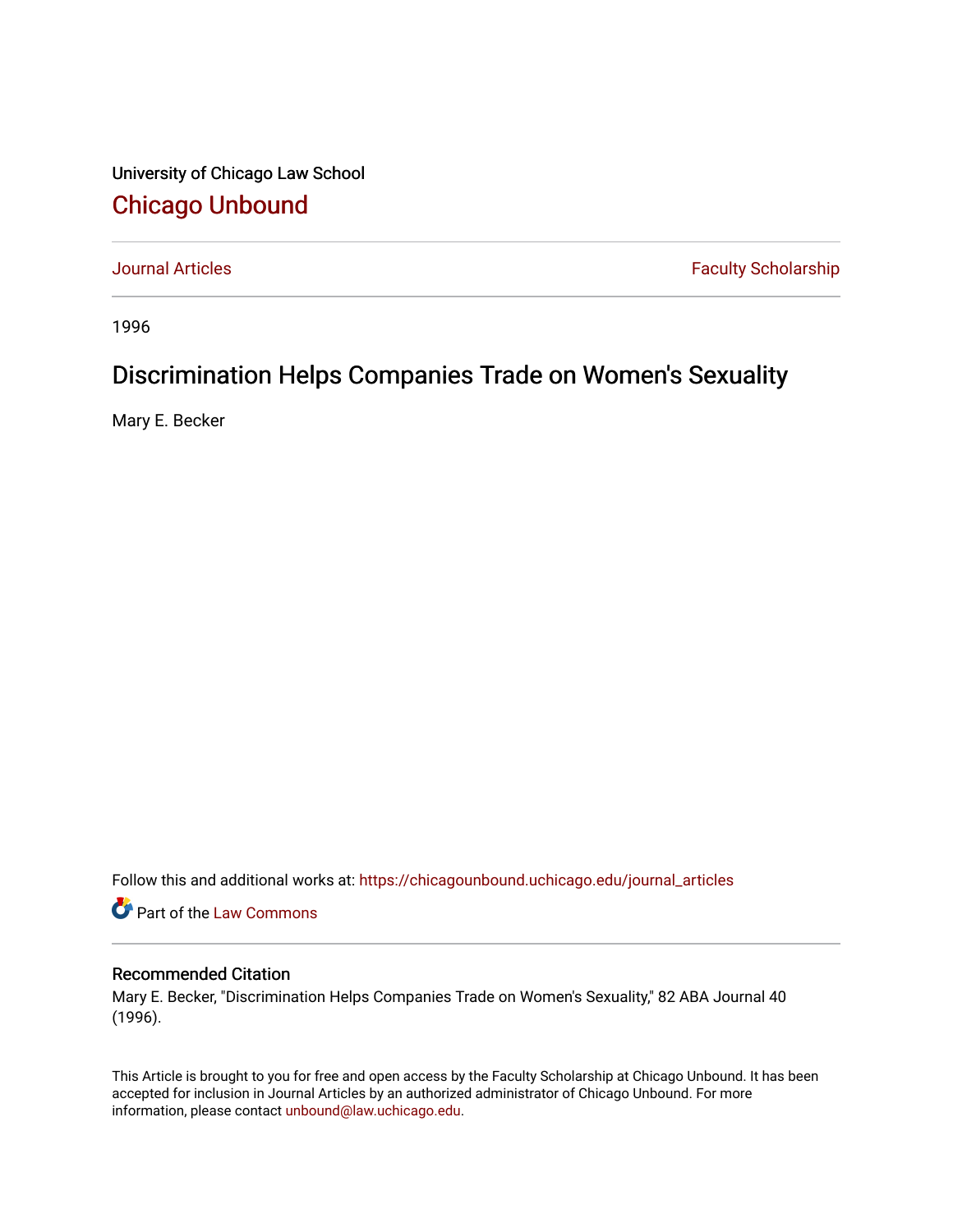# **Sex Discrimination**

## Does refusing to hire men as food servers violate the Civil Rights Act?

The "Hooters girl" figures to be an endangered species if the federal Equal Employment Opportunity Commission has its way.

This past November, when Hooters-the Atlanta-based restaurant chain-publicly re-aired charges that it discriminates against men **by** hiring only female food servers, bartenders and hosts, it invited a new assessment of whether a **job** can be defined as for women only.

According to the **EEOC,** Hooters cannot claim that sex is a bona fide occupational qualification, and an exemption to the Civil Rights Act, since the essence of its business is selling food, not

atmosphere. Hooters thinks differently and claims compliance will drive it out of business,

**Of** course, the legal issue of whether gender should be a **job** qualification is not new. Some entertainment and fashion jobs have been held to require females exclusively. Whether this is true for some of the staff at a theme restaurant is an open question.

Debating the point here are Mary Becker, professor and employment law specialist at the University of Chicago law school, and Patricia **A.** Casey, Hooters' attorney and partner at Akin, Gump, Strauss, Hauer **&** Feld in Washington, **D.C.**

# **Yes: Discrimination helps companies trade on women's sexuality**

In the 1970s, Southwest Airlines dressed its stewardesses in hot pants and go-go boots, and ran an ad campaign with the theme, "Fly me." Southwest argued that sex was the essence of its marketing to male business travelers, and that its femalesonly hiring policy was "necessary for the continued success of its image and its business."

Judge Patrick Higginbotham of the U.S. District Court for Northern Texas held that "sex does not become a bona fide occupational qualification merely because an employer chose to exploit female sexuality as a marketing tool, or to better [e]nsure profitability." Higginbotham said employing male stewards would not doom the airline, and he was right. Southwest went on to find a new focus as a budget airline.

Now, a restaurant chain is arguing its business is not food but the ambiance and entertainment created for men by Hooters "girls." These women usually wear tight short-shorts and tank tops or half-tees with a large-eyed owl on the front; some shirt backs read "More than a mouthful."

If the case goes to trial, the question will be whether to hold the line defined in the Southwest case: no defense for selling sex unless sex-not transportation or food-is the essence of the business.

How can opening these jobs to men be good for women or necessary to avoid sex discrimination? If Hooters hires men, fewer women will be hired. Hooters might go out of business, especially if forced to pay the \$22 million being claimed in back wages for men who were not hired.

Nevertheless, a loss for Hooters will be a win for women and certainly does not mean the chain will



have to close shop. In fact, it may gain from having more women patrons. Also:

\* Women employees, like women who work as Southwest Airlines flight attendants today, will be allowed to wear reasonable, comfortable uniforms.

**-** Sexual harassment of Hooters girls by customers and male managers will go down (levels now are reportedly quite high).

**\*** Women at the unisex Hooters will be allowed to keep working even when they stop looking like the youthful cheerleadersurfer girl-next-door.

It is true that, in a world without a discriminatory Hooters, women will not be able to trade their youth, beauty and sex appeal for a job with good wages and (often) a lot of sexual harassment. But the woman who does get the job will have greater job security, as well as better working conditions.

On a broad, societal level, the impor-<br>tance of Hooters to women is even clearer. Think of the jobs that could become part of the sex industry were employers simply free to add female sexuality to any job de-

scription: all customer-contact jobs in transportation, restaurants, sales, marketing, service industries, etc.

What would be the result of a Hooters victory if other employers followed the lead? Those in so-called women's jobs would have little job security and be subject to higher levels of harassment. I suspect women might earn even less per hour than they do today.

It is true that some women-and many men-will not be pleased if the Hooters girl goes the way of the Playboy bunny. But the great majority of women don't enjoy wearing a skimpy costume and putting up with sexual harassment just to earn a living.